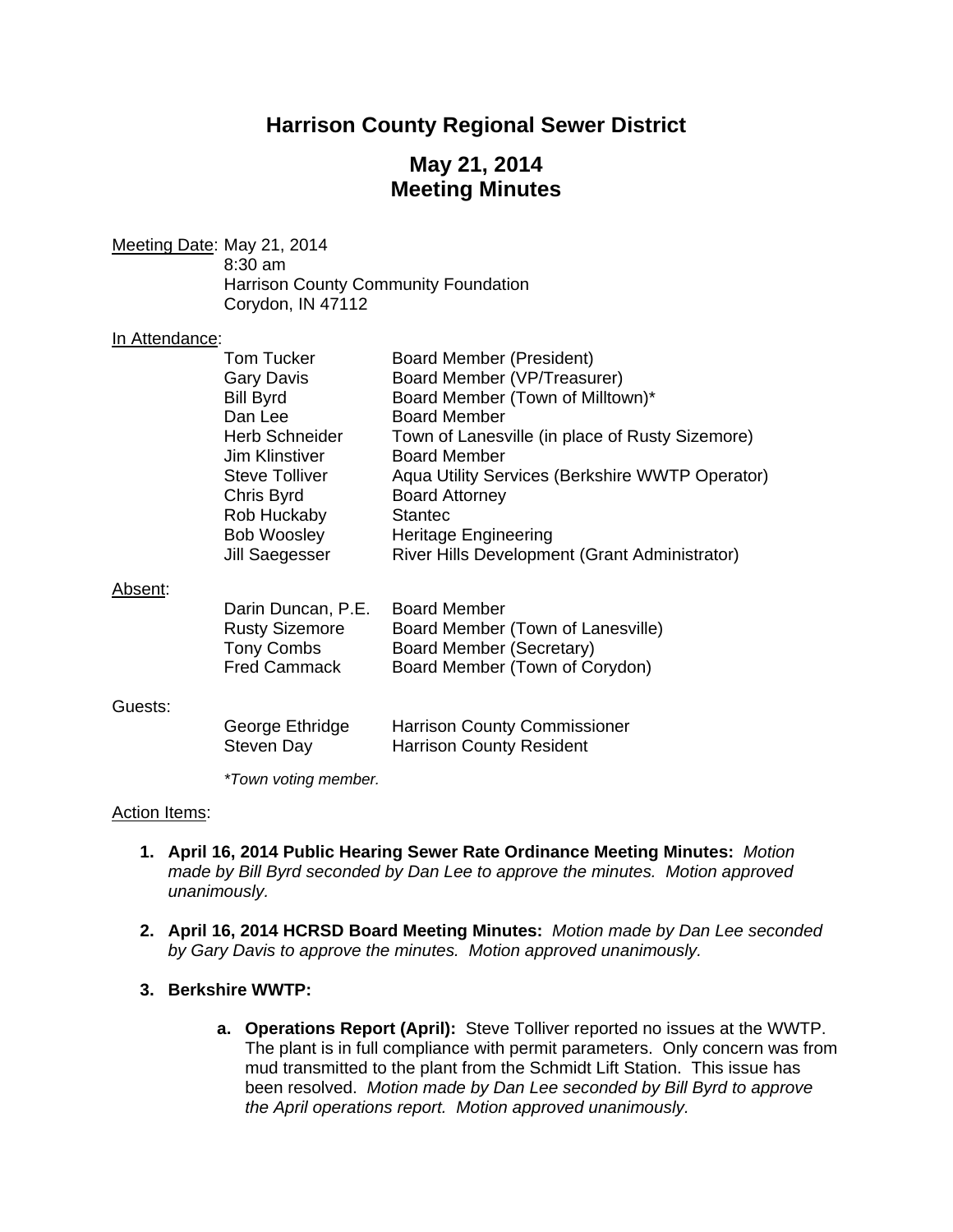HCRSD Mtg Minutes May 21, 2014 Page 2 of 6

- **b. Operation and Maintenance (O&M) Manuals:** Steve reminded Bob Woosley that he still is awaiting copies of the official O&M Manuals from Mitchel & Stark (WWTP Contractor). Bob will follow up with the Contractor and submit these to Steve as soon as possible.
- **c. Auto Dialers:** Steve reported that all four (4) dialers are now in service.
- **d. Security System:** The Board asked Steve to follow up with Herb Schneider to determine what type of Security Monitoring System is needed at the WWTP. Steve was also asked to approach the vendor a quote was secured from last year to determine if their pricing was still valid. This information will be brought back to the Board at a future meeting.
- **e. Generator Repairs:** Steve reported additional damage to the generator that required mechanical work to be performed. He stated this work is currently being completed and hopes to have the generator in service within the next several days.
- **f. Lift Stations:** Steve informed the Board that he has changed out all locks at the lift stations. Steve can provide a key to any Board member wishing to gain access.

## **4. Stormwater:**

- **a. Oversight:** George Ethridge spoke regarding this matter. He felt having a shared responsibility with the County was a good option. Further discussion regarding this matter will need to be held in the future.
- **b. MS4 Response:** Rob Huckaby presented a draft letter he prepared on behalf of the Board to present to the Commissioners. George Ethridge felt the draft letter was a good start to the Commissioner's response to IDEM. George suggested the following edits:
	- **i.** Change signature line to Kenny Saulman.
	- **ii.** Add more details on the specific amounts of money contributed by the County over the years to the Farm and Agricultural endeavors as it relates to erosion prevention and stormwater runoff control.

These changes will be made and a draft emailed to the Commissioners. The Commissioners can then decide which direction they would like to take in responding to IDEM. All agreed that being proactive in responding to IDEM is the best approach. Neither the Board nor Commissioners wish to see Harrison County designated an as MS4 Community.

- **c.** Lanesville School and South Harrison School Demonstration Projects:
	- **i.** Signage: Rob Huckaby reported that the signs have been made and will be installed in the coming weeks.
	- **ii.** South Harrison Rain Garden: Work will begin in June after school has dismissed for the summer. It is expected that this project will take 2 days to complete.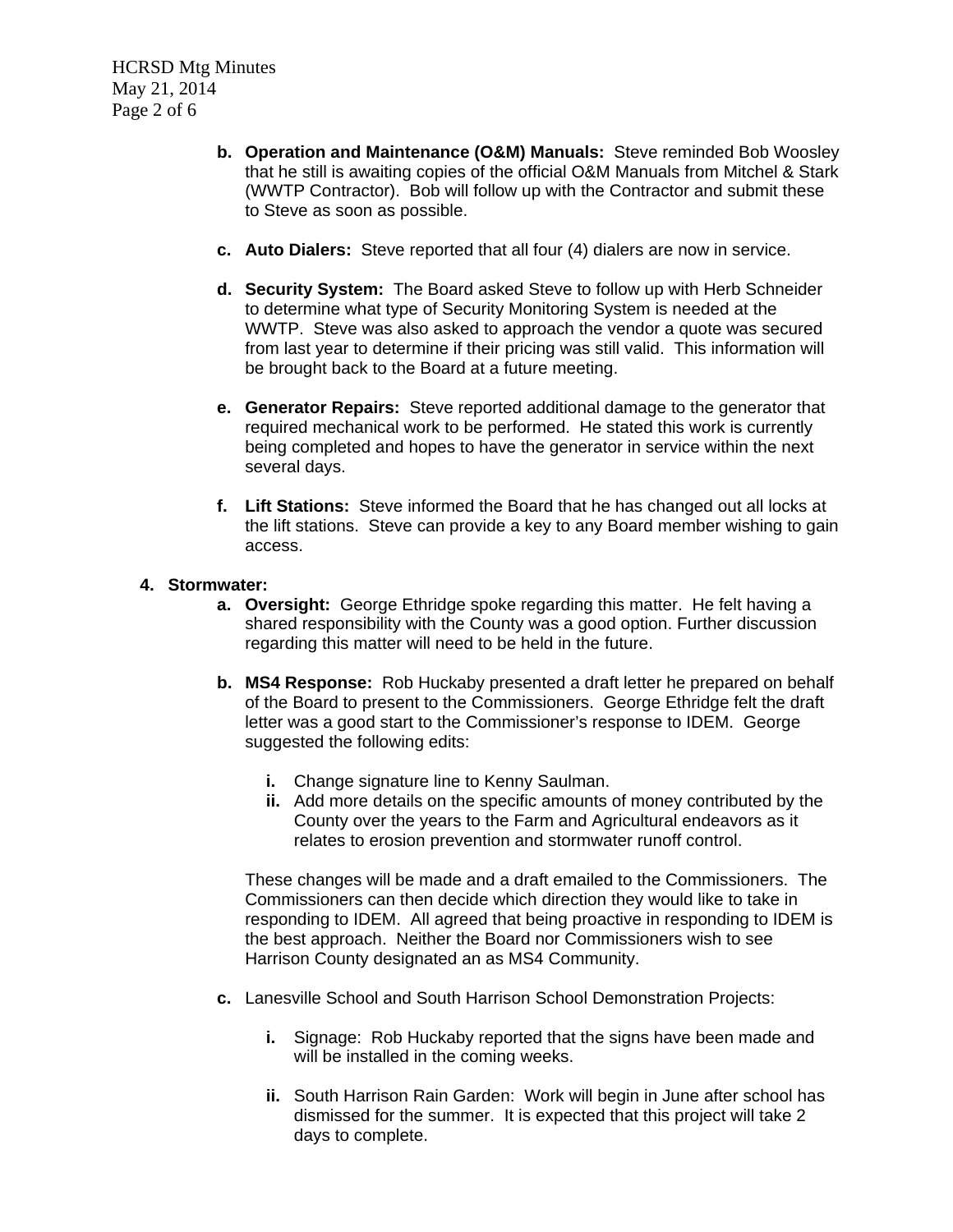HCRSD Mtg Minutes May 21, 2014 Page 3 of 6

# **5. New Salisbury Project Update:**

- **a. Pay Requests:** Jill Saegesser presented Mitchell & Stark Pay Request No. 7 (\$29,578.38) and Dan Cristiani Pay Request No. 8 (\$31,183.28). Jill stated that she is still awaiting follow up documentation from Mitchell & Stark on a few items. She recommended approval of their Pay App No. 7 but recommended holding on the release of retainage until all outstanding items have been addressed. The amount of retainage outstanding for Mitchell & Stark is \$27,860.
- **b. Project Updates:** Bob Woosley provided a brief update on the construction progress made to date. All work is complete. A few remaining punch list items are yet to be completed. All items remaining are minor.
- **c. Certificates of Substantial Completion:** Bob Woosley presented Certificates of Substantial Completion for both Contracts. Bob recommended the Board approved both. *A motion was made by Bill Byrd seconded by Jim Klinstiver to approve both certificates and allow the Board President to sign. Motion approved unanimously.*
- **d. Final Completion Checklist:** Jill reminded the Board that the Certificates of Substantial Completion do not replace the Final Completion Checklist required by EDA. Jill will follow up with Bob to ensure the checklist is completed and submitted to EDA.

#### **e. Change Orders:**

- **i. Change Order No. 2 Dan Crisitani:** Jill reported she is still awaiting official approval from EDA. She will follow up with them after today's meeting.
- **ii. Change Order No. 1 & 2 Mitchell & Stark:** Jill reported she is still awaiting official approval from EDA. She will follow up with them after today's meeting.
- **iii. Change Order No. 3 Mitchell & Stark and Change Order No. 3 Dan Cristiani:** These change orders extended the time of completion for each Contract by 29 calendar days. The new date of completion will change to April 11, 2014. *Motion made by Gary Davis seconded by Dan Lee to approve both Change Orders. Motion approved unanimously.*
- **iv. Change Order No. 4 Dan Cristiani (\$3,250):** This change order is a result of the relocation of a portion of water line along SR 64 that was in conflict with the proposed force main. This was an unforeseen condition. Relocation of the force main would have been more costly than the relocation of the water line. *A motion was made by Bill Byrd seconded by Dan Lee to approve Change Order No. 4 in the amount of \$3,250. Motion approved unanimously.*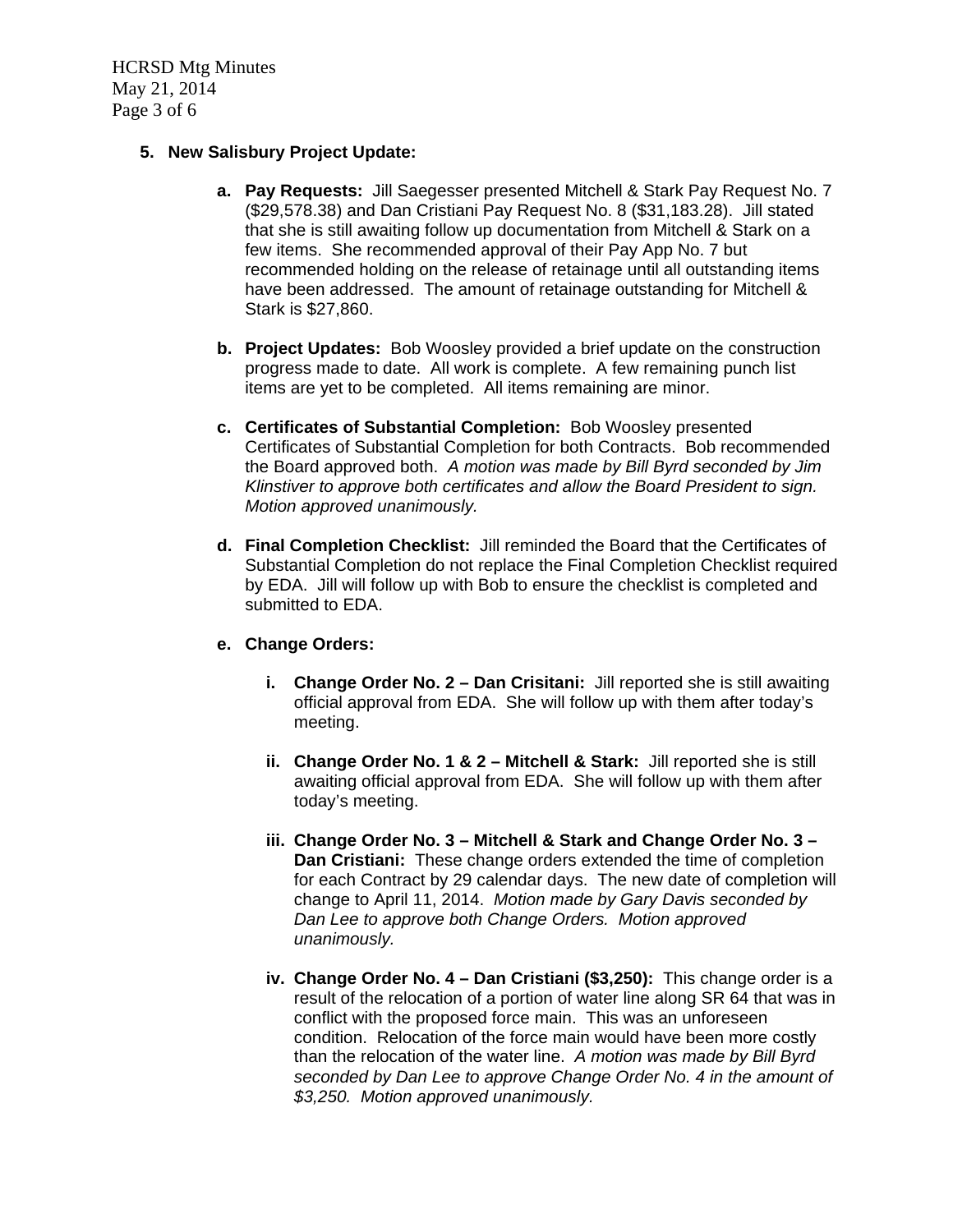HCRSD Mtg Minutes May 21, 2014 Page 4 of 6

- **f. Connection of 7045 Corydon Junction Road:** The septic system for this property has failed. This property contains an apartment complex. The Health Department has requested that the District allow this property to connect to the newly constructed sewer line in Corydon Junction Road. The line in Corydon Junction Road is a force main. District policy prohibits connection to a force main unless there are conditions that warrant such a connection. The Board agreed that given the situation this is a special exception and will be allowed to connect directly to the force main. The property owner will be required to meet all District standards to make this connection.
- **6. Sewer Use Ordinance:** *A motion was made by Gary Davis seconded by Bill Byrd to table this item. Motion approved unanimously.* Chris Byrd and Bob Woosley will complete the fees section and distribute copies to all Board members for final review and comment. This item will be on the June agenda for discussion.

## **7. Stormwater Demonstration Project:**

- **a. South Central School Rain Garden Project:** Rob Huckaby was unable to attend the meeting. He provided copies to the Board of the negotiated cost with Fulkerson Contracting (FCI) to perform the rain garden work at South Harrison School. Efforts will be made to have plant materials donated to further reduce the cost. The original amount from the Commissioners for demonstration project work at the School's was \$89,500. All work at the Lanesville campus is complete. If FCI's bid is accepted there will be approximately \$2,280 remaining in the budget. *A motion was made by Gary Davis seconded by Dan Lee to approve a change order with Fulkerson Contracting in the amount not to exceed \$5,900 for the installation of the rain garden at South Central School in Elizabeth, IN. Motion passed unanimously.*
- **b. Support for South Central Atrium Project:** South Central has been working on a separate project in the atrium area of the school. Maribeth Kelly, an educator who works at the school is applying for a grant with Rotary Club. She is not asking the District for money. Ms. Kelly wants a letter of support for the project. Additionally, Ms. Kelly has taken ownership of the educational materials the District developed as part of the school projects. She is distributing the materials to educators. *A motion was made by Bill Byrd seconded by Gary Davis to allow the Board President to sign the letter of support presented. Motion passed unanimously.*

# **8. Lanesville Interchange Sewer Project:**

- **i. IDEM Submittal:** IDEM comments have been received and are being addressed. Heritage is submitting the final piece of information needed to the Town's Engineer (Dave Derek) today. Per Herb Schneider the Town will be submitting revised plans today. The revised plans address all IDEM comments. We expect to receive approval on the plans and construction clearance within the coming weeks. Bob will follow up with the Town's Engineer to discuss setting advertise and bid dates.
- **ii. Town Easement Acquisition Status:** Herb reported that the Town still is working with property owners to acquire the final 2 remaining easements. Herb stated that the acquisition of these easements will not hold up the Town's construction efforts. He stated they can begin work without these easements in hand if necessary.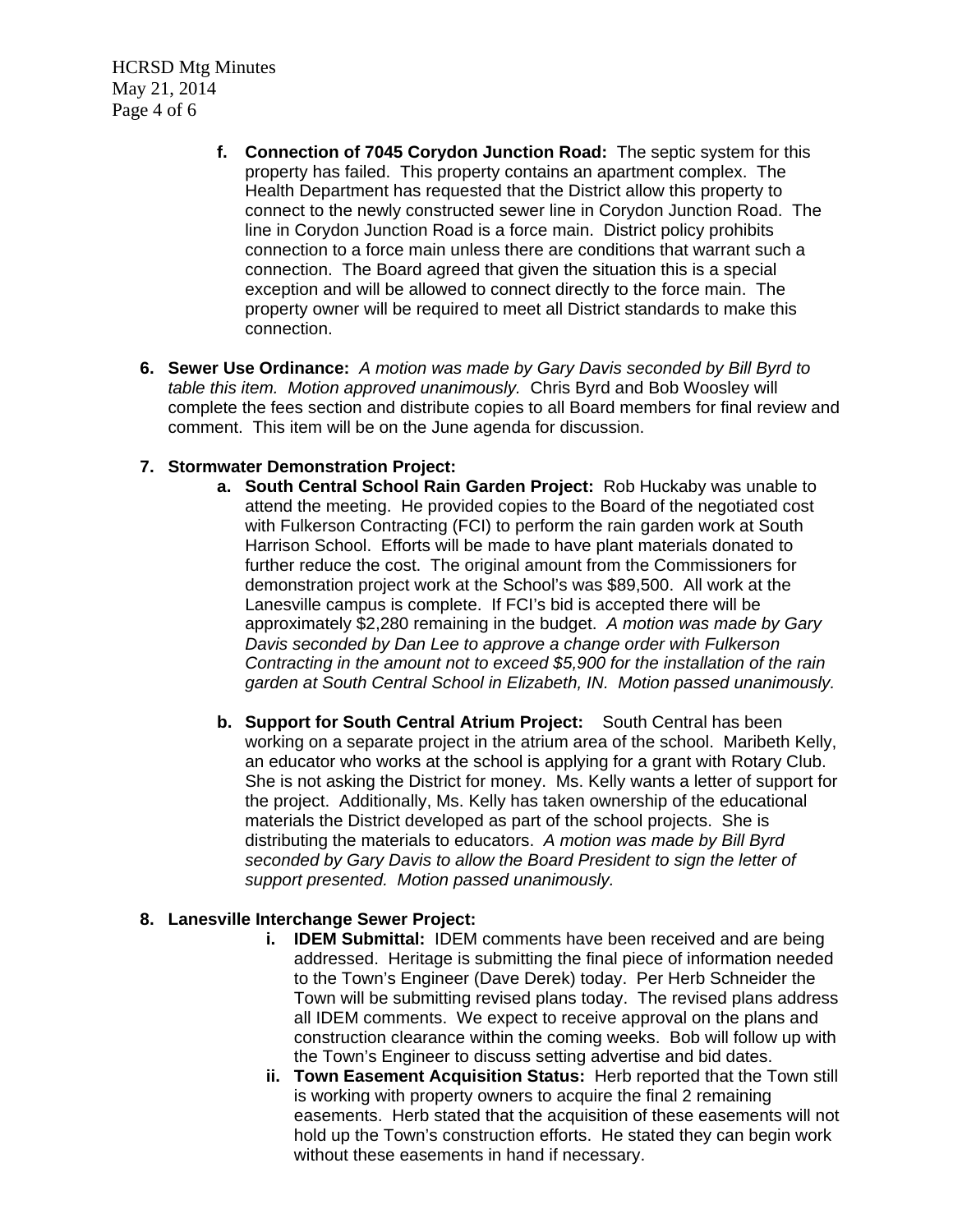HCRSD Mtg Minutes May 21, 2014 Page 5 of 6

# **9. Treasurers Report:**

- **a.** SSK is currently four (4) months behind on payments (February, March, April, and May). Chris Byrd will follow up with them to determine the status of payment.
- **b.** *A motion was made by Dan Lee seconded by Jim Klinstiver to approve the April Treasurer's Report. Motion approved unanimously.*
- **c.** *A motion was made by Bill Byrd seconded by Jim Klinstiver to approve all claims with the exception of Umbaugh (\$10,400). Request that Umbaugh submit a detailed breakdown of their invoice (current invoice lists a lump sum amount). Motion approved unanimously.* The following claims were approved:

#### *EDA Funds:*

|                                   | i. Dan Crisitani Excavating - Payment Request No.8    | \$81,507.68 |  |
|-----------------------------------|-------------------------------------------------------|-------------|--|
|                                   | ii. Mitchell & Stark - Payment Request No. 7          | \$29,578.38 |  |
| <b>District Checking Account:</b> |                                                       |             |  |
|                                   | iii. Harrison REMC - WWTP Electric Service            | \$1,382.78  |  |
|                                   | iv. Duke Energy - LS Electric Service (Star Gas)      | \$21.98     |  |
|                                   | v. Aqua Utility Services - May WWTP Operation         | \$2,570.41  |  |
|                                   | vi. Ramsey Water Company $-2^{nd}$ Quarter Admin Fees | \$28.50     |  |
|                                   | vii. Town of Corydon - April sewer bills              | \$3,510.29  |  |
|                                   | viii. Stantec Consulting - stormwater project         | \$2,374.50  |  |
|                                   | ix. Bennett & Bennett Insurance $-3$ lift stations    | \$264.00    |  |
|                                   |                                                       |             |  |

**d.** *A motion was made by Gary Davis seconded by Dan Lee to approve the following invoice payments. Motion approved unanimously.* 

| <b>i.</b> Heritage Engineering – HCRSD Support (April)     | \$3,442.20 |
|------------------------------------------------------------|------------|
| <b>ii.</b> Heritage Engineering – Projects Support (April) | \$3,229.10 |
| iii. Heritage Engineering – Lanesville Interchange Sewer   | \$220.00   |

- **e.** *A motion was made by Gary Davis seconded by Dan Lee to approve the following invoice payments. Motion approved unanimously*.
	- **i.** Dillman, Chastain, & Byrd Meetings  $$200.00$
- **f.** *A motion was made by Gary Davis seconded by Bill Byrd to allow the release of retainage to be paid to Mitchell & Stark upon completion of all outstanding items requested by Jill Saegesser and Bob Woosley. Motion approved unanimously*.

#### **10. Other Business**

- **a. Potential Projects** The Board discussed areas that have expressed interest in the possibility of receiving sanitary sewer service. The Board will compile preliminary information for the cost of providing service to the following areas:
	- **i. South Harrison School Campus Area:** this area would include the school campus, South Harrison Park, and Chariot Run golf course.